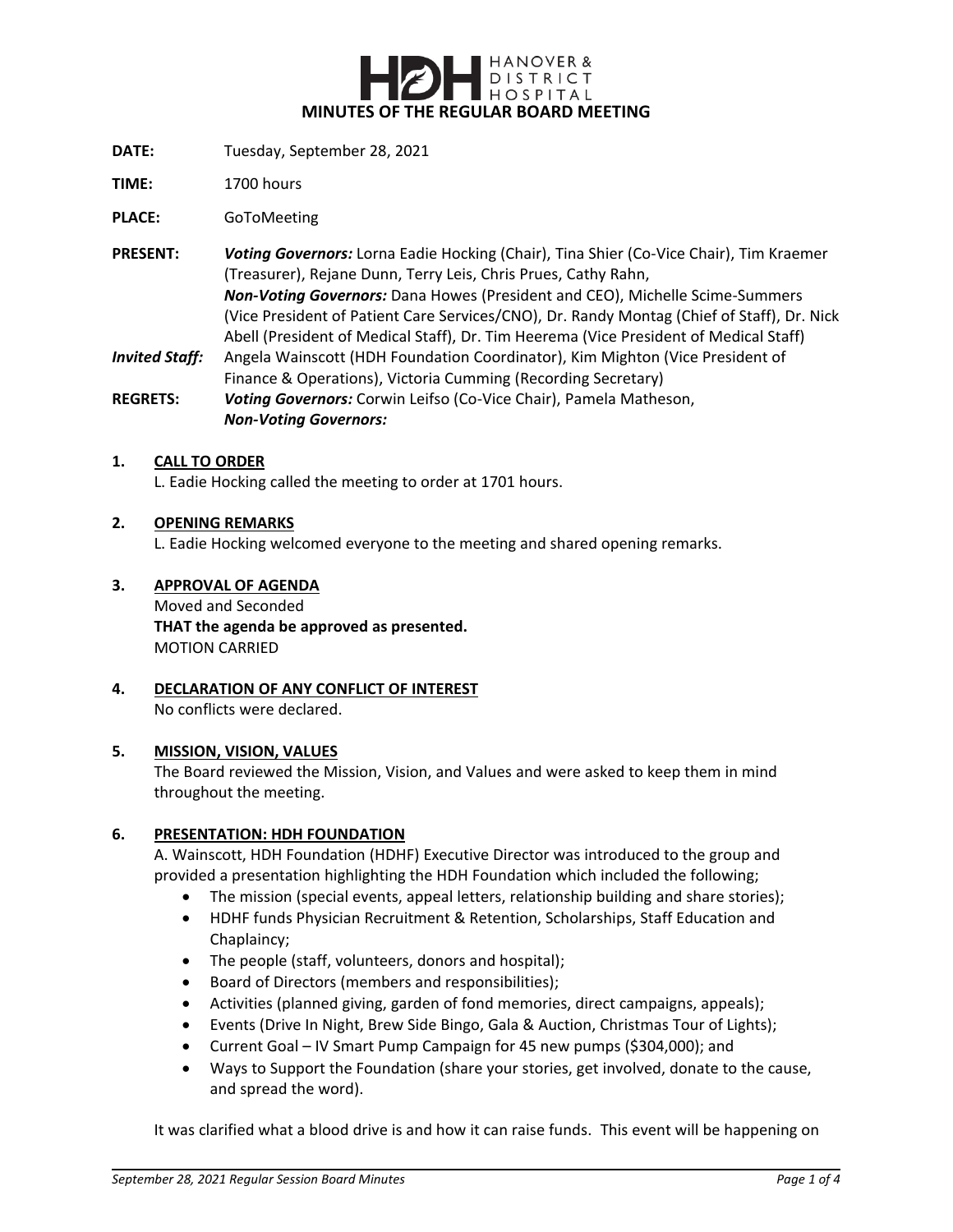October 16, 2021 at Hope Church and more information will be advertised soon.

*A. Wainscott left the meeting.*

# **7. STRATEGIC MATTERS**

# **7.1 Grey- Bruce Ontario Health Team (GB OHT) Update**

D. Howes provided a written briefing note in the agenda that highlighted;

- On September 17, 2021, the province announced eight new Ontario Health Teams including the Grey Bruce Ontario Health Team. The province now has 50 Ontario Health Teams;
- The Grey Bruce Ontario Health team continues to work on developing the structure of the team and is currently focused on onboarding patient partners to the Patient Council;
- The team is also working on developing a collaborative agreement of accountability for all organizations involved and is developing a structure for the "Chair's Council" that will provide oversight for the team; and
- Upcoming events include a meeting to discuss the terms of reference for the Chair's Council on September 28, 2021 and on September 29, 2021 the Grey Bruce OHT Community Information Session # 2 will occur.

## **7.2 Including the Patient Voice**

D. Howes brought forward including a patient representative at the governance table. The purpose would be to capture the patient perspective and voice. HDH has done a great job from an operational standpoint with the Patient & Family Advisory Committee and have even included them in the hiring process. It was suggested that a board committee level would be a good place to begin incorporating. It was also suggested that they could be appointed from PFAC or be selected by the Nominating Committee. This could also be a good training opportunity for a potential board member.

## Moved and Seconded

*THAT the Board of Governors have a patient representative sit on the board and be appointed from the PFAC Committee.*

## **MOTION DEFEATED.**

It was thought that board members are patients and community members. There was more comfortability with a community member on a board committee. It was thought that the member would be non-voting and not participate in in-camera meetings.

It was noted that PFAC members do already provide input to the QIP, capital etc. before it goes to the board.

The group agreed the community member should be a non-voting member but be able to ask questions and provide input. It could be the Co-chair of the PFAC and a great trial committee would be the Finance/Audit & Property Committee.

#### Moved and Seconded

*THAT the Board of Governors trial a non-voting Patient & Family Advisory Committee member chosen by the Nominating Committee for one year on a Board Committee to be determined.* MOTION CARRIED.

## **8. NEW BUSINESS**

## **8.1 COVID-19 Update**

An update on the COVID-19 response was provided via a briefing note which included the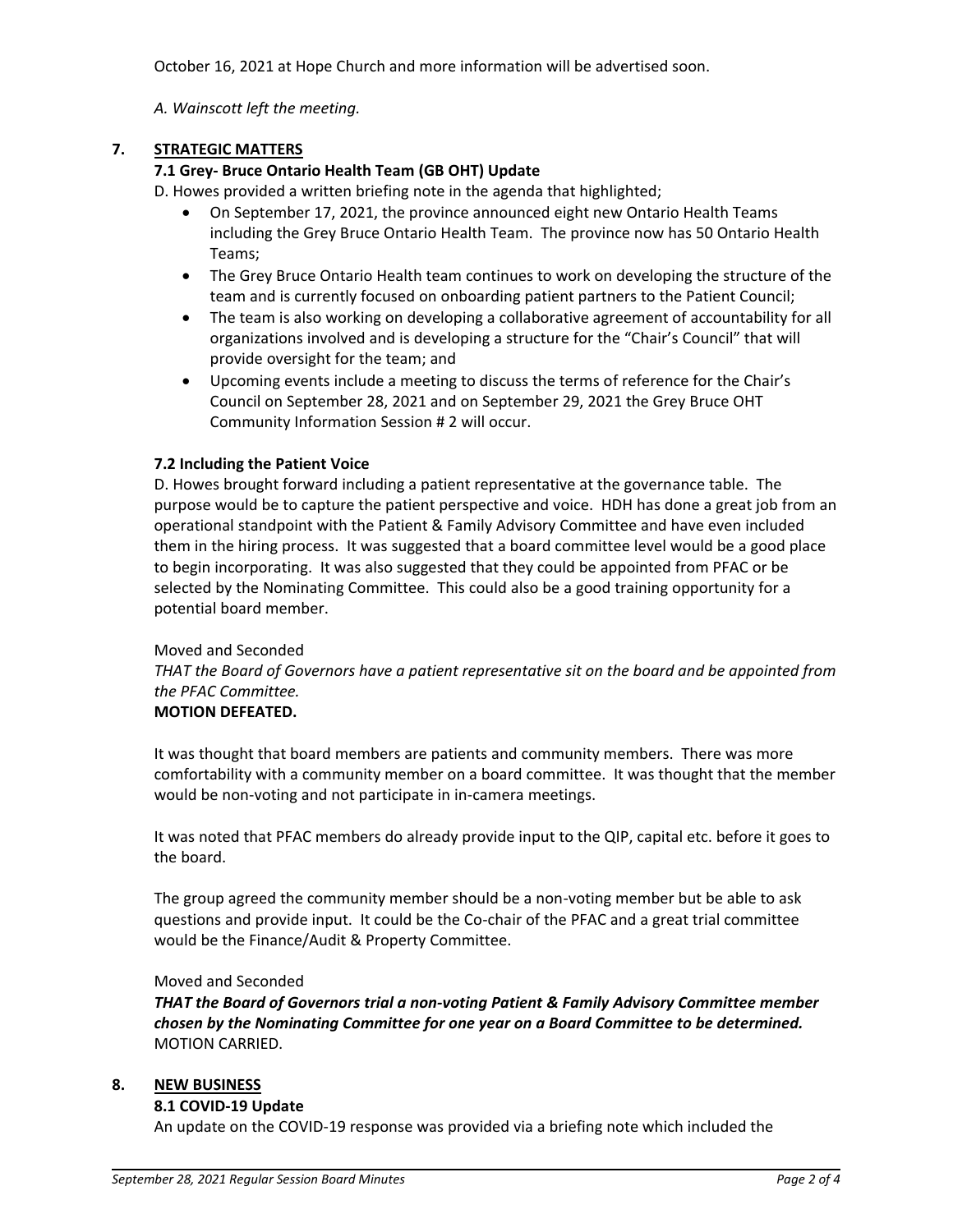following;

- Volumes have been steadily increasing in the COVID-19 Assessment Centre not that school has begun. Volumes will continues to be monitored. HDH has increased clinic days from a three day to a five day a week model in order to meet the needs of our community.
- HDH is working collaboratively with regional hospital partners to develop guiding principles to assist in establishing a common approach to managing hospital visitation;
- Wave 4 planning has been occurring across the Ontario Health West region to prepare for a surge in patient needing admission to the hospital. Hospitals have been encourages to review staffing models and programs to determine what could be diverted if there was a need to accommodate COVID-19 patients. HDH will be hosting an education session for frontline staff focusing on life-threatening pediatric emergencies. There has been an emphasis to be prepared for surges in pediatric COVID-19 cases.

It was clarified that HDH is still receiving COVID funding for the COVID-19 Assessment Centre.

# **9. OFFICER REPORTS**

# **9.1 Board Chair Report**

L. Eadie Hocking provided a report in the agenda outlining the events/meetings she has participated in from May 21, 2021 to September 23, 2021. A Board education opportunity was noted as well. She also let the Board know that N. Zeh has resigned from the Board. There was no further discussion.

# **9.2 President/CEO Report**

D. Howes provided a written report in the agenda and highlighted;

- The Ontario Hospital Association (OHA) hosted a meeting with members of the Small, Rural and Northern (SRN) Council to discuss issues facing rural hospitals in Ontario. The SRN Council has tasked the OHA with advocating for system-wide changes to Health Human Resources approaches through facilitated discussions with government, Ontario Health and the Ministry of Colleges and Universities to increase resources and opportunities with hospital especially in rural settings;
- D. Howes has begun the role of the Chair of the InterHospital Lab Partnership (IHLP) for the duration of two years; and
- The Senior Leadership Team, with the support of the Board of Governors, hosted a staff appreciation week in August.

## **10. BUSINESS/COMMITTEE MATTERS**

## **10.1 Finance/Audit & Property Committee Report**

T. Kraemer reported that the Finance/Audit & Property Committee met on September 23, 2021 and reviewed the financial statements for the  $5<sup>th</sup>$  period ending August 31, 2021. At the end of August YTD there was a deficit of \$67,142 before amortization and an YTD deficit of \$182,117 after amortization.

A project to replace the final section of roofing under the penthouse was completed in July. In August, renovations were complete in the ultrasound area and two new ceiling lifts were installed in patient rooms.

## **10.2 Fiscal Advisory Committee Report**

Nothing to report at this time.

## **10.3 Public Relations Committee Report**

C. Rahn reported that the website project is now complete and the group viewed the new design and features. The launch took place in September.